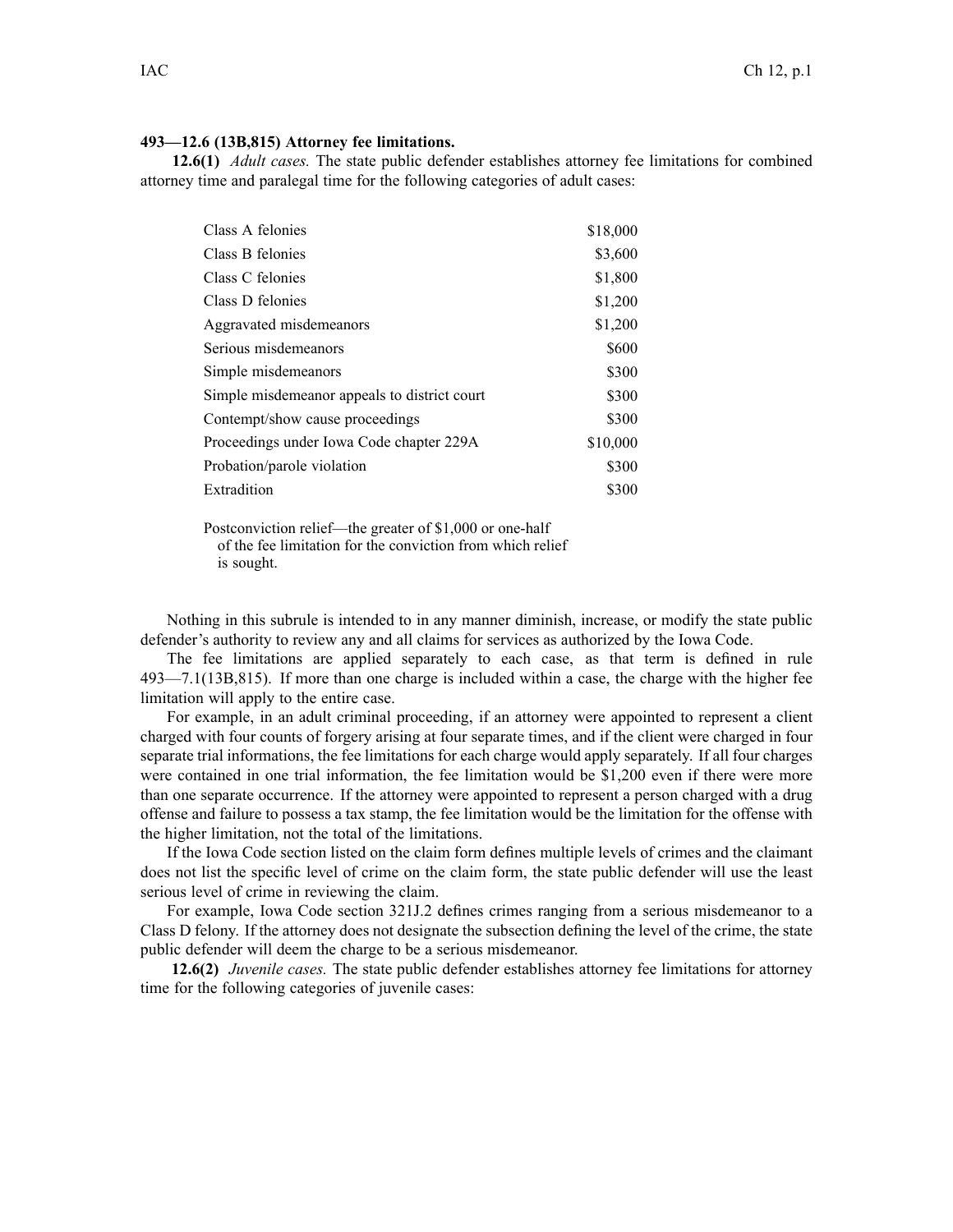| Delinquency (through disposition)                                | \$1,200 |
|------------------------------------------------------------------|---------|
| Child in need of assistance (CINA) (through disposition)         | \$1,200 |
| Termination of parental rights (TPR) (through disposition)       | \$1,800 |
| Juvenile court review and other postdispositional court hearings | \$300   |
| Judicial bypass hearings                                         | \$180   |
| Juvenile commitment hearings                                     | \$180   |
| Juvenile petition on appeal                                      | \$600   |
| Motion for further review after petition on appeal               | \$300   |

Nothing in this subrule is intended to in any manner diminish, increase, or modify the state public defender's authority to review any and all claims for services as authorized by the Iowa Code.

The fee limitations are applied separately to each case, as that term is defined in rule 493—7.1(13B,815).

For example, in <sup>a</sup> juvenile proceeding in which the attorney represents <sup>a</sup> paren<sup>t</sup> whose four children are the subject of four child in need of assistance petitions, if the court handles all four petitions at the same time or the incident that gave rise to the child in need of assistance action is essentially the same for each child, the fee limitation for the attorney representing the paren<sup>t</sup> is \$1,200 for all four proceedings, not \$1,200 for each one.

For <sup>a</sup> child in need of assistance case that becomes <sup>a</sup> termination of parental rights case, the fee limitations shall apply to each case separately. For example, the attorney could claim up to \$1,200 for the child in need of assistance case and up to \$1,800 for the termination of parental rights case.

In <sup>a</sup> delinquency case, if the child has multiple petitions alleging delinquency and the court handles the petitions at the same time, the fee limitation for the proceeding is the fee limitation for one delinquency.

In <sup>a</sup> juvenile case in which <sup>a</sup> petition on appeal is filed, the appointed trial attorney does not need to obtain <sup>a</sup> new appointment order to pursue <sup>a</sup> petition on appeal. The claim, through the filing of <sup>a</sup> petition on appeal, must be submitted on <sup>a</sup> Juvenile form. If an appellate court orders full briefing, the attorney fee claim for services subsequent to an order requiring full briefing must be submitted on an Appellate form and is subject to the rules governing appeals.

**12.6(3)** *Appellate cases.* Except as otherwise provided in this rule with respec<sup>t</sup> to simple misdemeanor appeals to the district court and juvenile petitions on appeal, there is no fee limitation established for appellate cases. Nothing in this subrule is intended to in any manner diminish, increase, or modify the state public defender's authority to review any and all claims for services as authorized by the Iowa Code.

**12.6(4)** *Claims in excess of fee limitations.* A claim in excess of the attorney fee limitations will not be paid unless the attorney seeks and obtains authorization from the appointing court to exceed the attorney fee limitations prior to exceeding the attorney fee limitations. If authorization is granted, paymen<sup>t</sup> in excess of the attorney fee limitations shall be made only for services performed after the date of submission of the reques<sup>t</sup> for authorization.

**12.6(5)** *Retroactivity of authorization.* Authorization to exceed the attorney fee limitations shall be effective only as to services performed after <sup>a</sup> reques<sup>t</sup> for authorization to exceed the attorney fee limitations is filed with the court unless the court enters an order before submission of the claim to the state public defender specifically authorizing <sup>a</sup> late filing of the application and finding that good cause exists excusing the attorney's failure to file the application prior to the attorney's exceeding the attorney fee limitations. "Good cause" as used in this subrule means <sup>a</sup> sound, effective and truthful reason. "Good cause" is more than an excuse, plea, apology, extenuation, or some justification. Inadvertence or oversight does not constitute good cause. Retroactive court orders entered after the date of the state public defender's action on <sup>a</sup> claim are void. See Iowa Code section [13B.4\(4\)](https://www.legis.iowa.gov/docs/ico/section/13B.4.pdf).